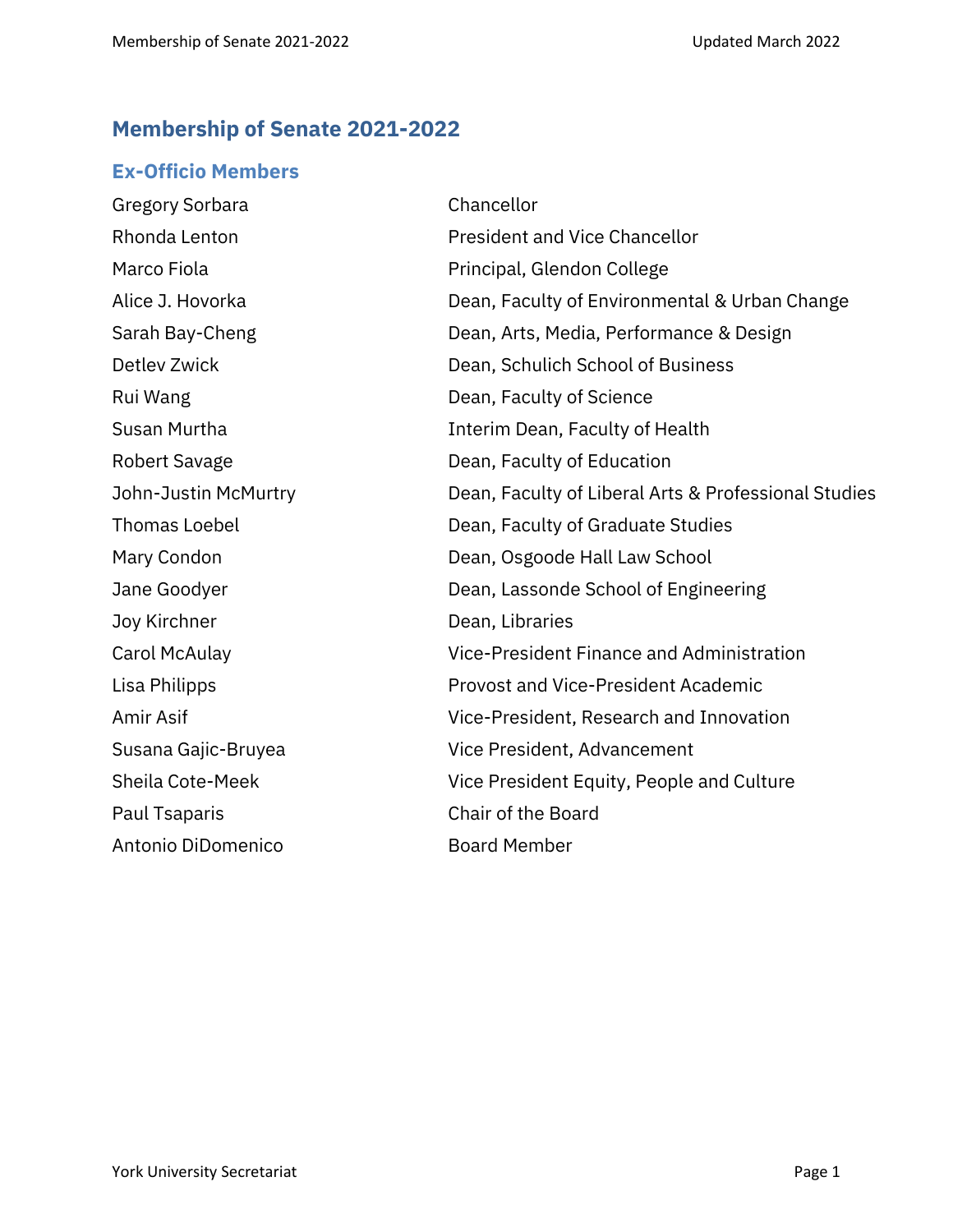## **Faculty Elected by Council (99)**

(NOTE: Elected terms are from July 1 to June 30)

| Arts, Media, Performance& Design (7)             | <b>Term End</b>           |
|--------------------------------------------------|---------------------------|
| Noam Lemish                                      | June 30, 2024             |
| David Cabianca                                   | June 30, 2024             |
| Leslie Korrick                                   | June 30, 2023             |
| Angela Norwood                                   | June 30, 2023             |
| Mark-David Hosale                                | June 30, 2023             |
| Janine Marchessault                              | June 30, 2023             |
| David Gelb                                       | June 30, 2022             |
| <b>Glendon College (8)</b>                       | <b>Term End</b>           |
| Myra Bloom                                       | June 30, 2024             |
| Mary-Helene Larochelle                           | June 30, 2024             |
| Audrey Pyée                                      | June 30, 2024             |
| Dan Berbecel                                     | June 30, 2023             |
| Maria Guzman                                     | June 30, 2023             |
| <b>Willem Maas</b>                               | June 30, 2023             |
| Philippe Theophanidis                            | June 30, 2022             |
| Catherine Lamaison                               | June 30, 2022             |
| For a collection of Fig. 1. The collection of AN | 77 - Janet 17, 18, 18, 18 |

## **Faculty of Education (4) Term End**

| Karen Krasny  | June 30, 2023 |
|---------------|---------------|
| Celia Popovic | June 30, 2023 |
| Mishra Tarc   | June 30, 2022 |
| Sue Winton    | June 30, 2022 |
|               |               |

## **Faculty of Environmental & Urban Change (4) Term End**

| Jose Etcheverry | June 30, 2024 |
|-----------------|---------------|
| Peter Timmerman | June 30, 2023 |
| Patricia Wood   | June 30, 2023 |
| Mark Winfield   | June 30, 2022 |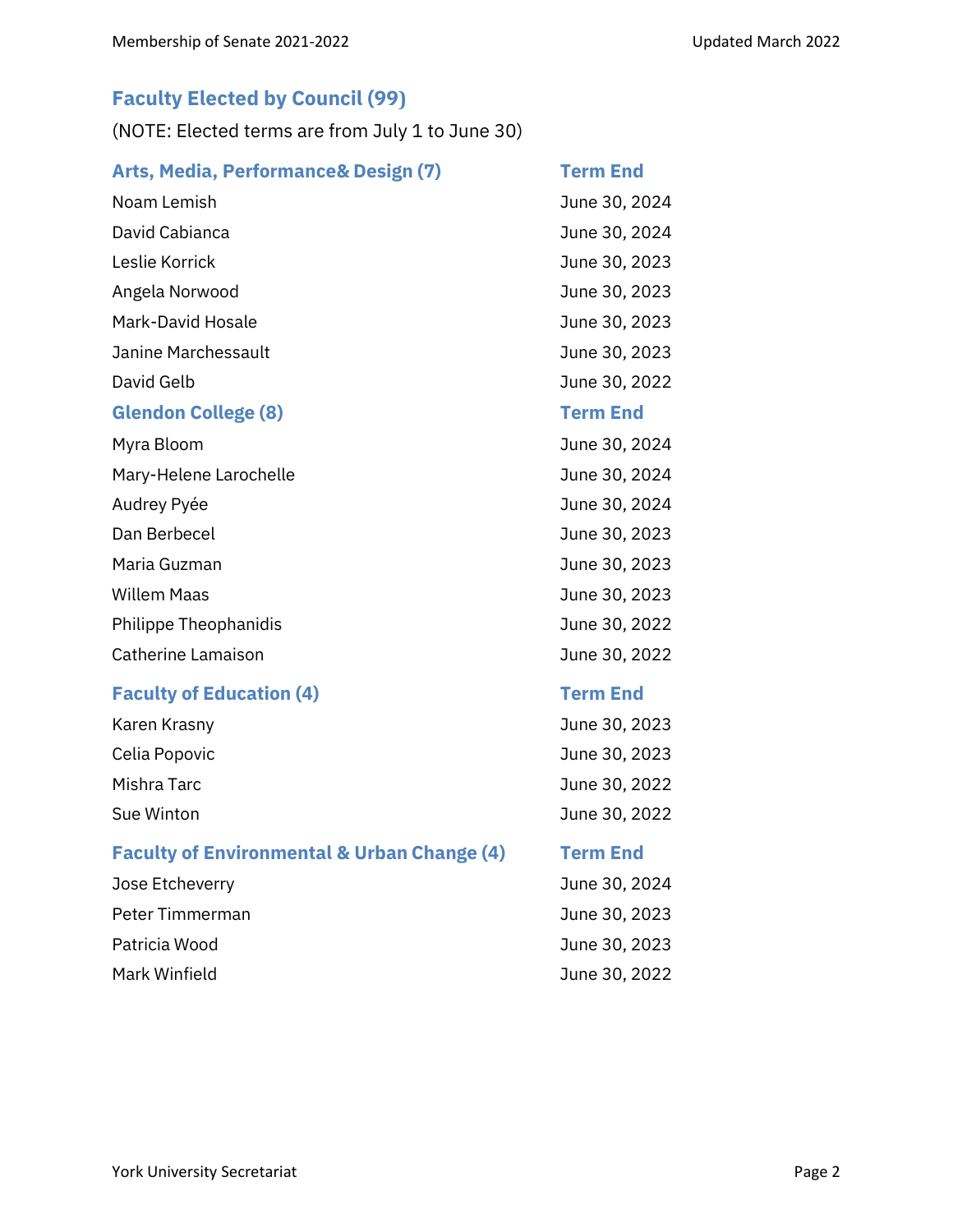# **Faculty of Health (14) Term End** Lora Appel June 30, 2024 Alison Macpherson **Alison Macpherson** Museum Museum 20, 2024 Brad Meisner **International Community** Summer June 30, 2024 Marina Morrow June 30, 2024 Angelo Belcastro **Angelo Belcastro June 30, 2023** Julie Condor June 30, 2023 Celina Da Silva June 30, 2023 Mazen Hamadeh **June 30, 2023** Peter Kohler **Deter Kohler** June 30, 2023 Cheryl van Daalen-Smith  $J$ une 30, 2023 Jennifer Connolly June 30, 2022 Sherry Grace June 30. 2022 Shahirose Premji June 30, 2022 Adrian Viens **Adrian Viens** 2002 100 MHz

#### **Faculty of Liberal Arts & Professional Studies (34) Term End**

| Marie-Hélène Budworth   | June 30, 2024 |
|-------------------------|---------------|
| Ricardo Grinspun        | June 30, 2024 |
| Marilyn Lambert-Drache  | June 30,2024  |
| Ganaele Langlois        | June 30, 2024 |
| Andrea McKenzie         | June 30, 2024 |
| Ron Ophir               | June 30, 2024 |
| <b>Mark Thomas</b>      | June 30, 2024 |
| Stephen Brooke          | June 30, 2023 |
| Tina Choi               | June 30, 2023 |
| Elicia Clements         | June 30, 2023 |
| Michael Giudice         | June 30, 2023 |
| Merle Jacobs            | June 30, 2023 |
| Mustafa Karakul         | June 30, 2023 |
| Sirvan Karimi           | June 30, 2023 |
| Karen Murray            | June 30, 2023 |
| <b>Patrick Phillips</b> | June 30, 2023 |
| Nirupama Agrawal        | June 30, 2022 |
| Julie Allen             | June 30, 2022 |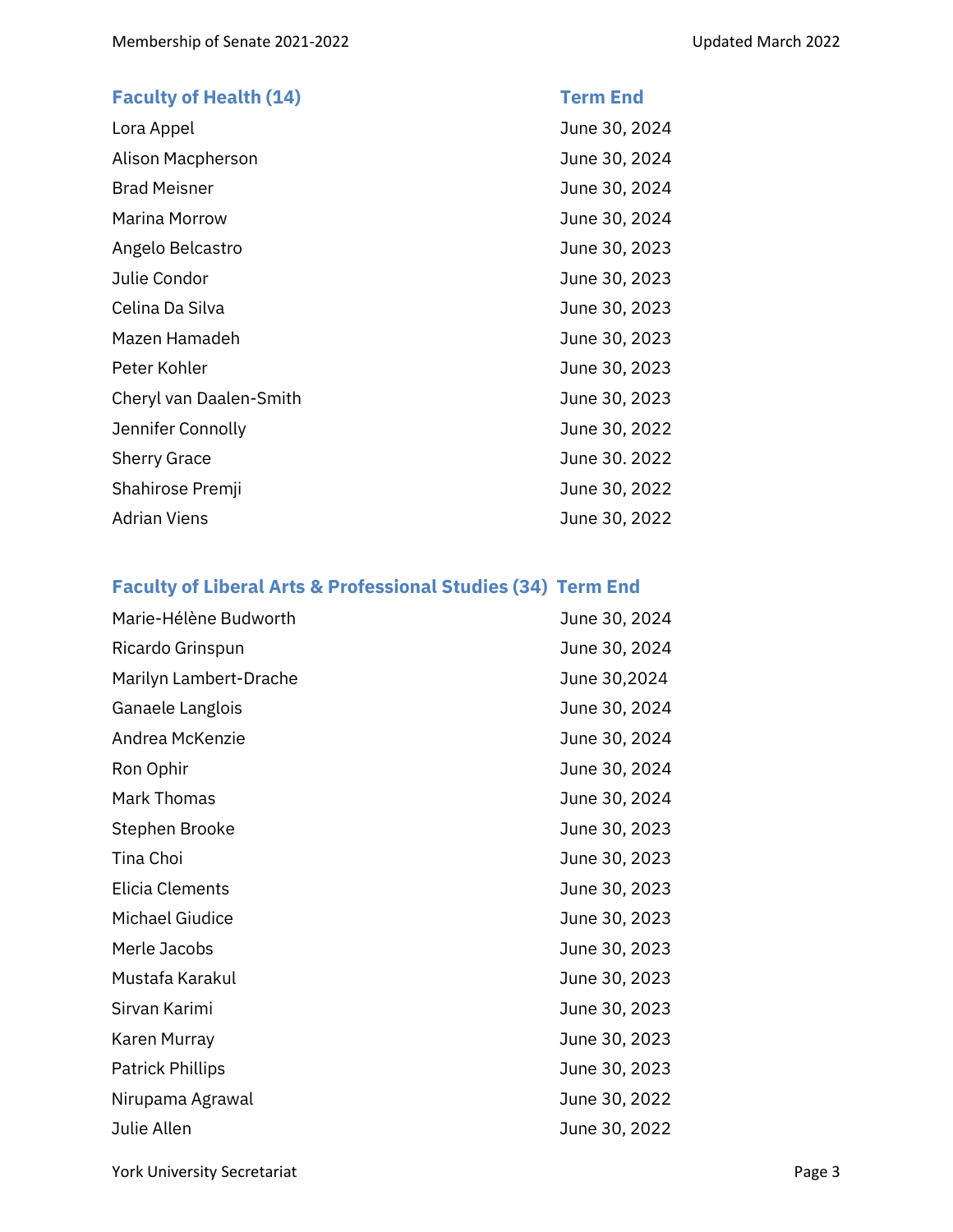| <b>Kymberley Bird</b>    | June 30, 2022 |
|--------------------------|---------------|
| Nergis Canefe            | June 30, 2022 |
| Maria Joao Dodman        | June 30, 2022 |
| Uwafiokun Idemudia       | June 30, 2022 |
| Alena Kimakova           | June 30, 2022 |
| <b>Frances Latchford</b> | June 30, 2022 |
| Sotirios Liaskos         | June 30, 2022 |
| Kin Chung Lo             | June 30, 2022 |
| <b>Natalie Neill</b>     | June 30, 2022 |
| Maurice Poon             | June 30, 2022 |
| Carolyn Steele           | June 30, 2022 |
| Kelly Thomson            | June 30, 2022 |
| <b>Gail Vanstone</b>     | June 30, 2022 |
| Nelson Waweru            | June 30, 2022 |
| Robert Zacharias         | June 30, 2022 |
|                          |               |

## **Faculty of Science (11) Term End**

| Thomas Baumgartner    | June 30, 2024 |
|-----------------------|---------------|
| Vera Pavri            | June 30, 2024 |
| Robert Tsushima       | June 30, 2024 |
| Vivian Saridakis      | June 30, 2024 |
| Stephen Watson        | June 30, 2023 |
| <b>Gerald Audette</b> | June 30, 2022 |
| Julie Clark           | June 30, 2022 |
| <b>Eric Hessels</b>   | June 30, 2022 |
| Patricia Lakin-Thomas | June 30, 2022 |
| Jill Lazenby          | June 30, 2022 |
| <b>William Pietro</b> | June 30, 2022 |

# **Lassonde School of Engineering (8) Term End**

| George Zhu                         | June 30, 2024 |        |
|------------------------------------|---------------|--------|
| Dan Palermo                        | June 30, 2024 |        |
| Alidad Amirfazil                   | June 30, 2023 |        |
| <b>Richard Hornsey</b>             | June 30, 2023 |        |
| Baoxin Hu                          | June 30, 2023 |        |
| George Tourlakis                   | June 30, 2023 |        |
| Peter Park                         | June 30, 2022 |        |
| <b>Richard Wildes</b>              | June 30, 2022 |        |
| <b>York University Secretariat</b> |               | Page 4 |

- 
-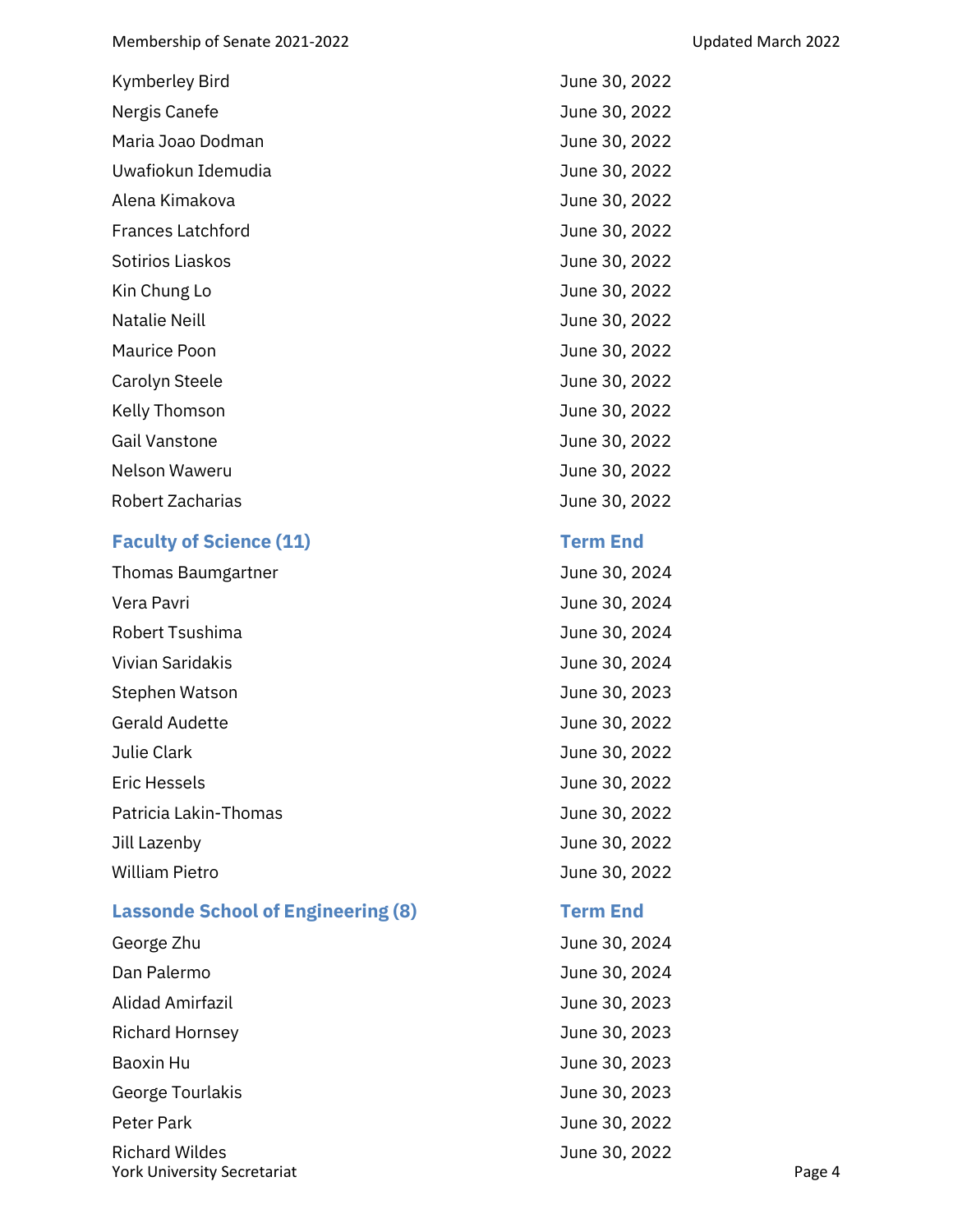## **Osgoode Hall Law School (4) Term End**

Gus van Harten Van Harten Van Harten Van Harten Van Harten Van Harten Van Harten Van Harten Van Harten Van Har Tim Knight **June 30, 2023** Sean Rehaag and a state of the search of the search of the June 30, 2023 Dana Scott June 30, 2023

## **Schulich School of Business (5) Term End**

| Preet Aulakh     | June 30, 2024 |
|------------------|---------------|
| Marcia Annisette | June 30, 2023 |
| Graham Cameron   | June 30, 2023 |
| Dirk Matten      | June 30, 2022 |
| Kevin Tassa      | June 30, 2022 |
|                  |               |

## **Elected Librarians and Archivists (2) Term End**

| Jennifer Grant  | June 30, 2023 |
|-----------------|---------------|
| Lisa Sloniowski | June 30, 2022 |

## **Student Representatives (28) Term End**

| Sophia Abbas, Arts, Media, Performance & Design                               | June 30, 2023 |
|-------------------------------------------------------------------------------|---------------|
| Arian Kamal, Education                                                        | June 30. 2023 |
| Riya Bhalta, Education                                                        | June 30, 2022 |
| Maya Adachi-Amitay, Environmental & Urban Change June 30, 2023                |               |
| Dylan Gruspier, Environmental & Urban Change                                  | June 30, 2023 |
| Dhouha Triki, Graduate Students Association                                   | June 30, 2022 |
| Thomas Frattaroli, Graduate Studies                                           | June 30, 2022 |
| Immaculee Uwanyiligira, Graduate Studies                                      | June 30, 2022 |
| Ana Kraljević, Glendon College                                                | June 30, 2023 |
| Mohamed Elsayed Elghobashy, Health                                            | June 30, 2023 |
| Parmin Rahimpoor-Marnani, Health                                              | June 30, 2022 |
| Prabhjee Singh, Lassonde School of Engineering                                | June 30, 2023 |
| Erfan Nouraee, Lassonde School of Engineering                                 | June 30, 2023 |
| Britney-Ann Charlton Lewis, Liberal Arts & Professional Studies June 30, 2023 |               |
| Tyler Humphrey, Liberal Arts & Professional Studies                           | June 30, 2023 |
| Issa Abdi Jamaa, Liberal Arts & Professional Studies                          | June 30, 2023 |
| Achiaa Kusi, Liberal Arts & Professional Studies                              | June 30, 2023 |
| Arshia Seifollahi, Liberal Arts & Professional Studies                        | June 30, 2023 |
| Naquee Blake, Liberal Arts & Professional Studies                             | June 30, 2022 |